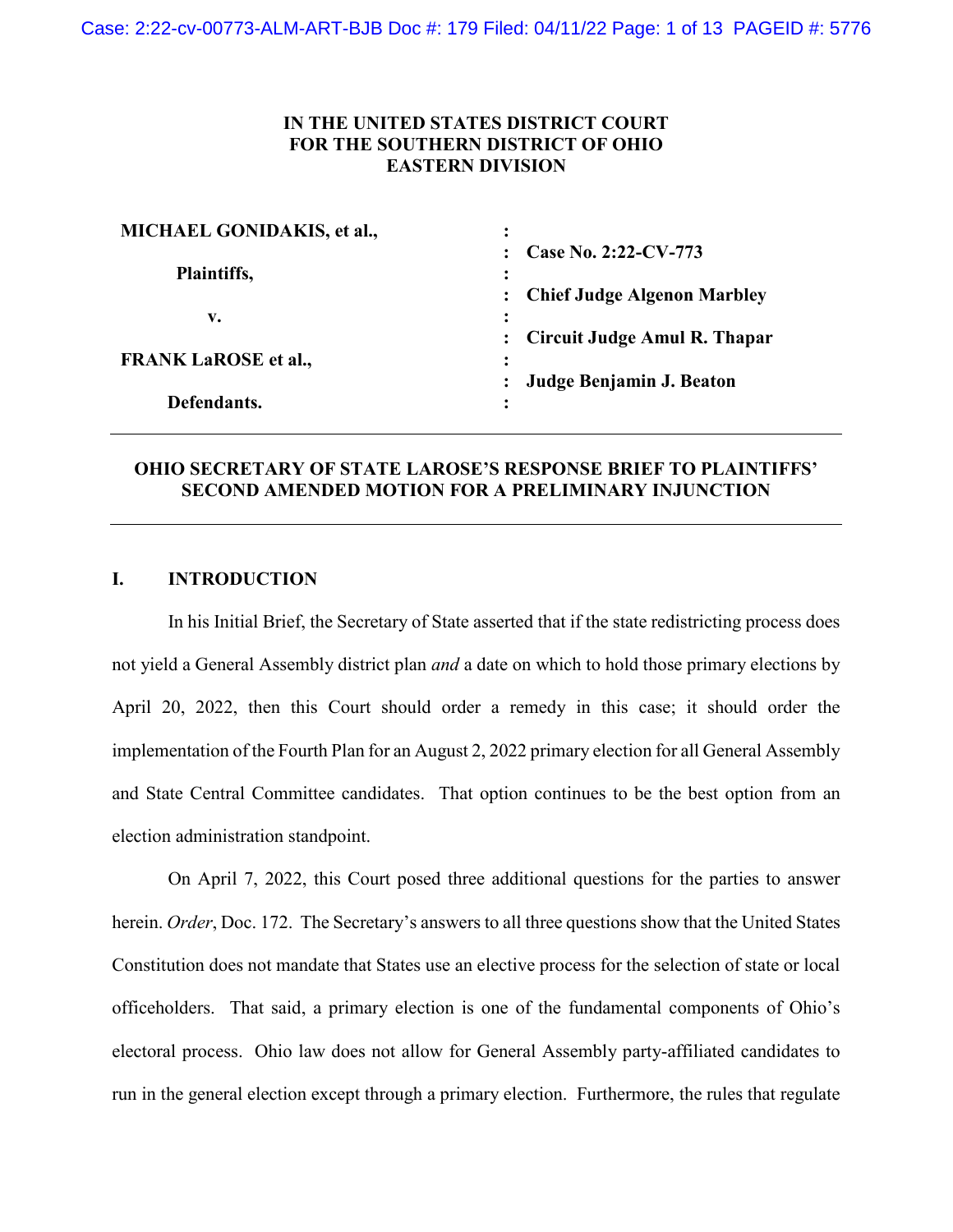an independent candidate's ability to run in the general election for a General Assembly seat is also directly tethered to the scheduling and holding of a primary election for those legislative offices. Under Ohio law, the only avenue for General Assembly candidates to run in a general election without a primary election is through the write-in candidacy process. Finally, a federal court has the authority to remedy violations of the United States Constitution, which, in extreme circumstances, could entail rescheduling a primary election. It appears, however, that federal courts faced with election-related dilemmas have avoided changing dates of primary elections when they have had the benefit of alternative remedies available to them.

Because Ohio's electoral process for General Assembly offices is fundamentally based on a primary election, the lack of a primary election prior to the 2022 general election will likely present significant roadblocks to a fair and orderly election of General Assembly offices. An August 2, 2022 primary election should alleviate those roadblocks and provide the county boards of elections enough time to complete all of the required tasks in administering the 2022 general election.

#### **II. LAW AND ANALYSIS**

### **A. The Primary Election for General Assembly and State Central Committee Candidates Should be Held on August 2, 2022.**

This Court should issue an order scheduling the 2022 General Assembly primary elections for August 2, 2022, because the General Assembly itself has not taken any action to schedule that primary and will not do so before April 20, 2022.<sup>1</sup> This Court scheduling August 2 as the date of the General Assembly primary election will allow that election for these offices to be conducted

 $\frac{1}{1}$ Tebben, Susan, *Ohio House Speaker says no primary election legislation coming soon*, OHIO CAPITAL JOURNAL, Apr. 7, 2022, https://ohiocapitaljournal.com/2022/04/07/ohio-house-speakersays-no-primary-election-legislation-coming-soon/ ("Ohio's House Speaker said Wednesday legislation is not coming to change the May primary date.").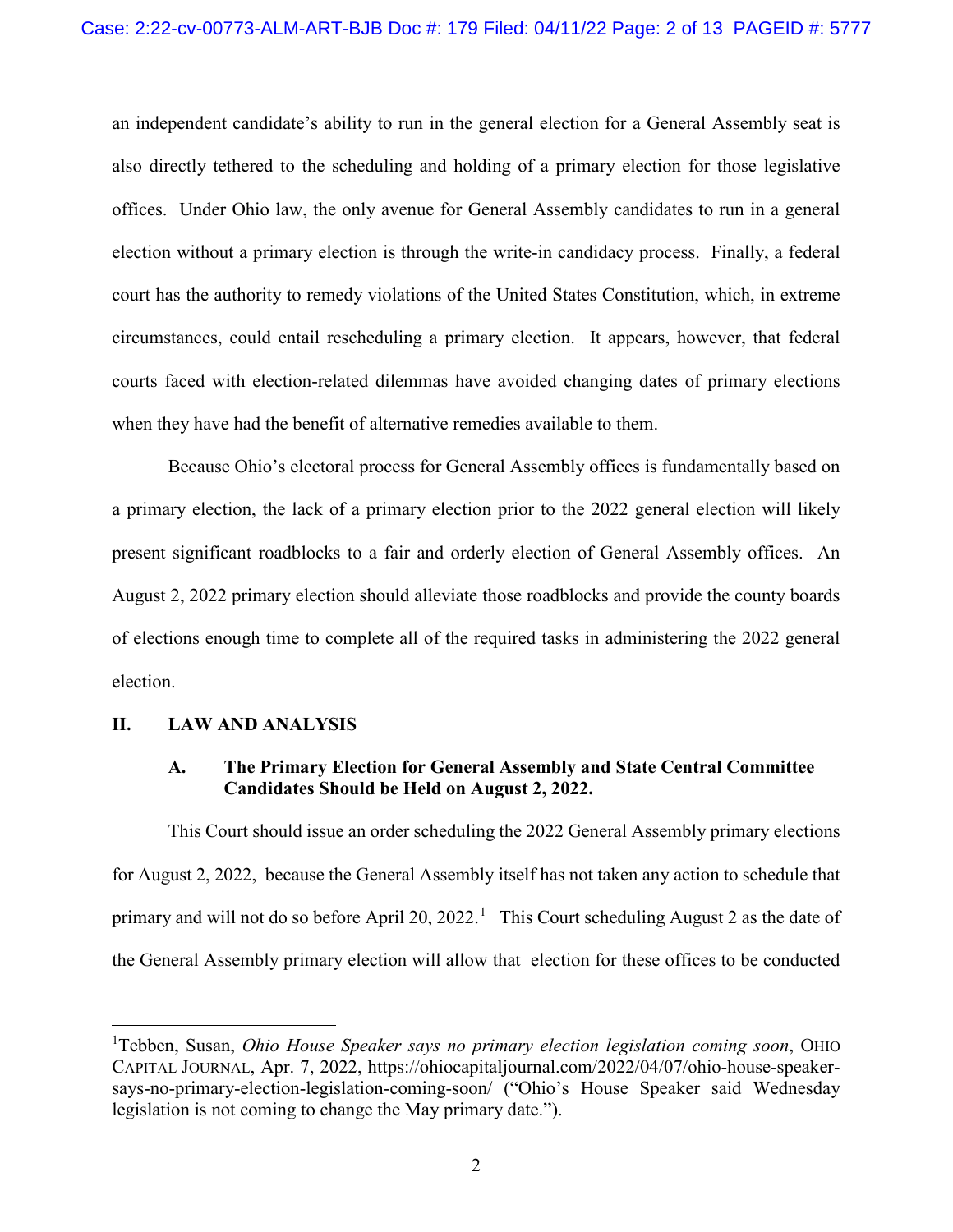under regular order, taking into account all the primary election statutory deadlines provided in Ohio law. *See, e.g.*, Ohio Rev. Code § 3513.05 (the deadline for candidates to file their declaration of candidacy is 90 days before the primary election). However, to guarantee that these deadlines are automatically changed, this Court must also find that August 2, 2022 is a "primary election" under Ohio Rev. Code  $\S 3501.01(E)(1)$ . This is because each deadline is defined as being "x" amount of days prior to "the primary election" rather than occurring on a certain date, e.g., February 5. *See, e.g.*, Ohio Rev. Code § 3513.05 (protests against partisan candidates' petitions due 74 days prior to the election). To further avoid confusion and delay, this Court should also deem that the Ohio Const. Art. XI, Sec. 9(C) "clock" began to run on March 28, the date the Fourth Plan was implemented, and ends on April 27, 2022. That constitutional provision gives affected candidates 30 days to move into a new district if a new general assembly district plan is adopted. *See* Ohio Const., Art. XI, Sec. 9(C). As the Fourth Plan was adopted on March 28, that is the date in which the 9(C) "clock" began. Finally, by intervening by April 20, the Court would be giving Ohio's 88 county boards of elections the additional 14 days they require to update their voter registration systems in time to administer an August 2 primary election for General Assembly and State Central Committee candidates. *See* PI Hrg. Tr., Doc. 150, PAGEID #4258.

#### **B. The Fourth Plan Should be Ordered.**

Additionally, because of the progress Ohio's 88 county boards of elections made in implementing the Third Plan, the Fourth Plan would be the simplest to implement in comparison to the other maps proposed by the parties. Even Dr. Rodden stated that the Fourth Plan is very similar to the Third Plan, with changes occurring only in two counties. PI Hrg. Tr. at PAGEID #4408-4409. Moreover, pursuant to Secretary LaRose's instructions, nearly all of Ohio's county boards of elections were successfully able to create a backup copy of the Third Plan. Therefore,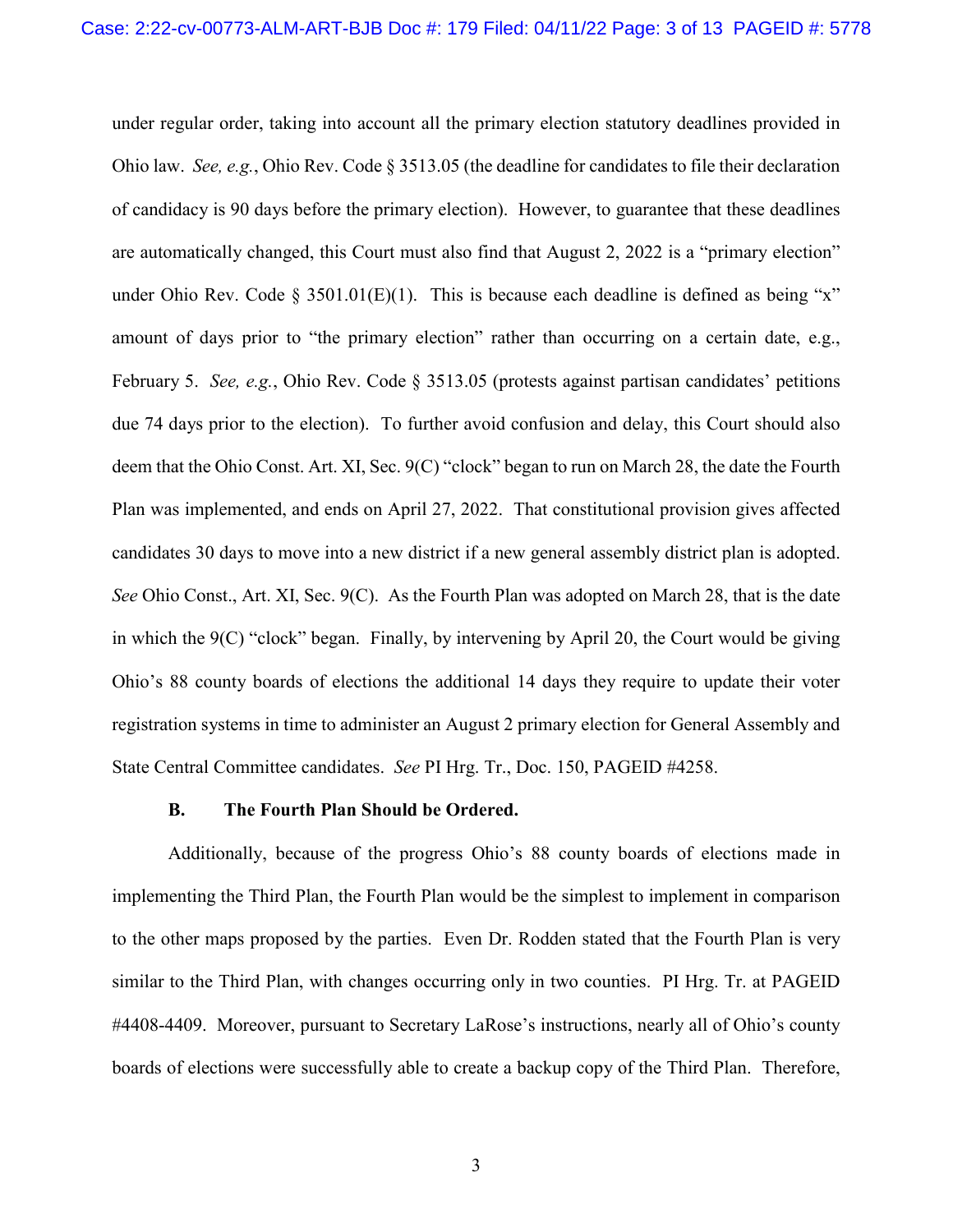although being a "new" map, only a few counties would need to potentially reprogram their systems in order to implement the Fourth Plan. If *any* of the other proposed plans were to be implemented, then *every* county board of elections would need to *completely* reprogram their systems, which is a difficult and time-consuming task.<sup>2</sup> This includes the 2011 General Assembly Plan, which possesses the additional complication of likely being malapportioned. Thus, for the 88 county boards of election, using the 2011 General Assembly Plan will be just as hard and as time-consuming as using any other plan other than the Fourth Plan.

Accordingly, the Secretary requests that this Court intervene by April 20, 2022, and order that the Fourth Plan be implemented for an August 2, 2022 primary election for General Assembly and State Central Committee candidates.

#### **C. The Secretary's Answers to the Court's Questions of April 7, 2022.**

The Secretary answers the Court's questions of April 7, 2022 as follows:

# **1. Is there a federal right to vote in a primary if** *state* **law requires a primary for state elections? Please provide the specific text in the Constitution or a constitutional doctrine that grounds this right?**

The United States Constitution does not mandate that States use an elective process for the selection of state or local officeholders. *See generally Fortson v. Morris*, 385 U.S. 231, 234 (1966) (holding "[t]here is no provision of the United States Constitution or any of its amendments which either expressly or impliedly dictates the method a State must use to select its Governor"); *Sailors v. Board of Educ.*, 387 U.S. 105, 108 (1967) (permitting appointment of school board members); *Rodriguez v. Popular Democratic Party*, 457 U.S. 1, 14 (1982) (permitting appointment of state legislators to fill vacancies).

 $2 \text{ Again, the only exception to this would be the Third Plan. However, for the reasons stated in }$ his initial brief (Doc. 164), Secretary LaRose is not advocating for the use of the Third Plan.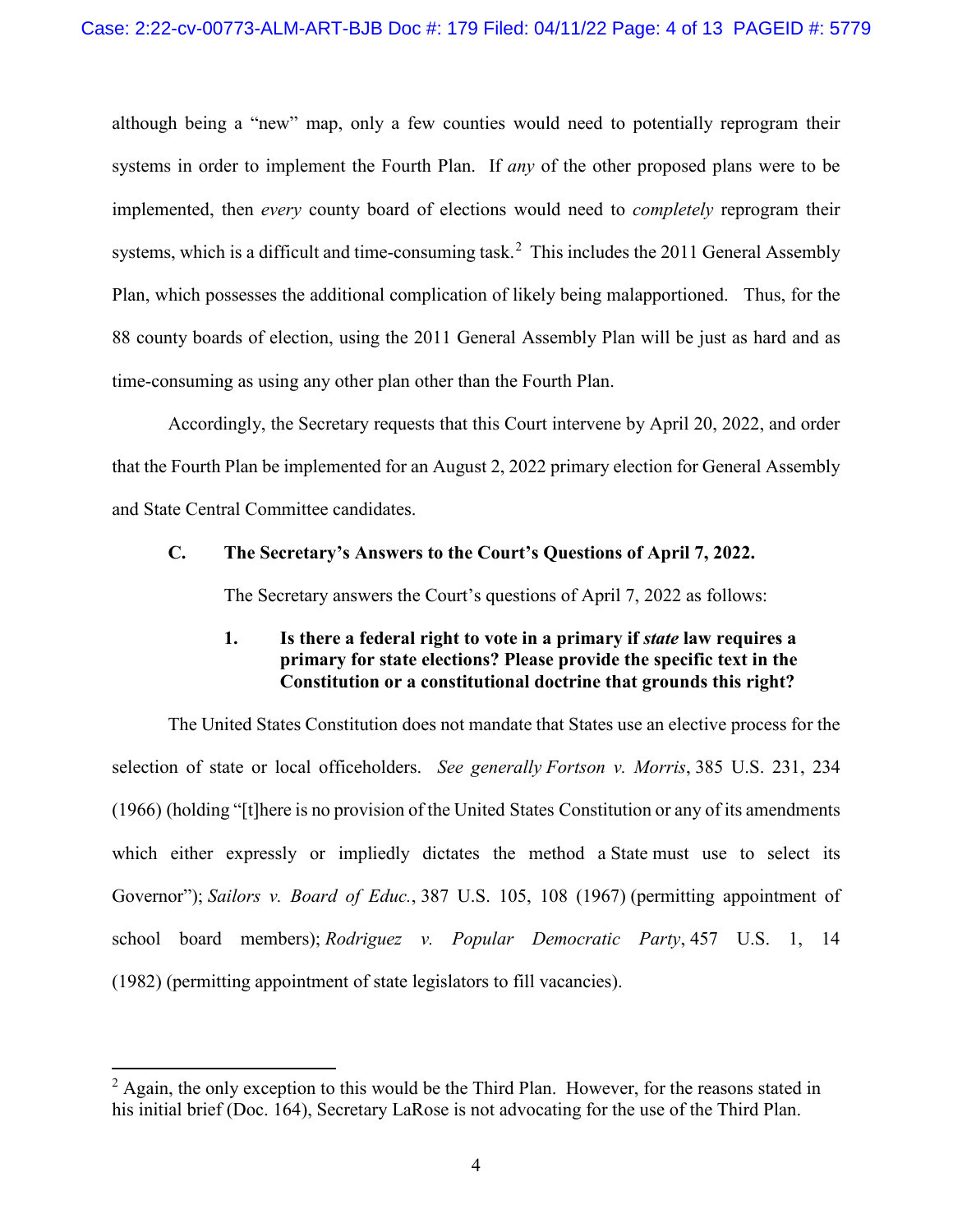As explained in greater detail below, and with a few exceptions that are not relevant here, Ohio's constitution requires all nominations for elective state, district, county, and municipal offices to be made at direct primary elections or by petition. Ohio Const., Art. V, Sec. 7. Candidates for party nominations to state and district offices for which party nomination are required by law must, as a precondition for appearing on the general election ballot, appear on a primary election ballot. Ohio Rev. Code § 3513.04. Ohio law does not provide for nomination or selection of major party candidates, including candidates wishing to claim affiliation with the Democratic party or Republican party, for state-level offices through party convention or nominating committee. For political party affiliated candidates for General Assembly district offices, the sole avenue to the general election ballot is through winning a primary election. *Id.*

The lack of a primary election date for the 2022 General Assembly races would also foreclose another class of candidates from appearing on the general election ballot as well – those who wish to appear on the general election ballot as "Independent." *See* Ohio Rev. Code § 3513.257 ("Each person desiring to become an independent candidate for an office for which candidates may be nominated at a primary election […] shall file no later than four p.m. of the day before the day of the primary election immediately preceding the general election at which such candidacy is to be voted for by the voters, a statement of candidacy and nominating petition as provided in section 3513.261 of the Revised Code."). If there is no General Assembly primary election date in 2022, then there is no clear deadline by which independent candidates for General Assembly seats must file their petitions to be on the November ballot.

In the absence of a primary election, the only candidates eligible to stand for election to Ohio's General Assembly at the 2022 General Election will be those who choose to run either as a write-in candidate, *see* Ohio Rev. Code § 3513.041, or who seek to appear as candidates on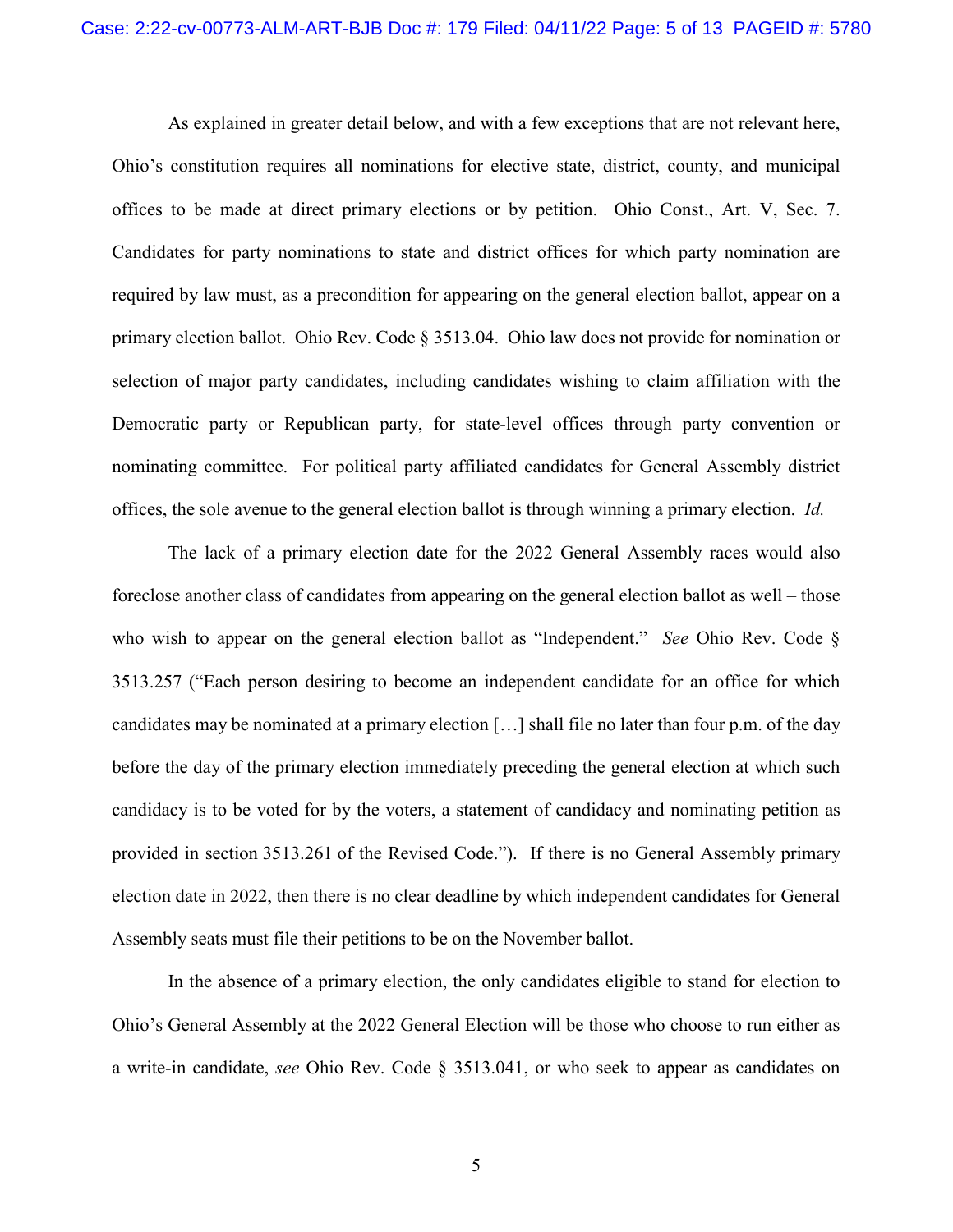behalf of a yet-to-be established political party. *See* Ohio Rev. Code § 3517.012. That hardly reflects the "[r]epublican [f]orm of [g]overnment" guaranteed to the people of the states by Article IV of the United States Constitution.

Similarly, the lack of a primary election for General Assembly candidates could deprive voters, Democrat and Republican alike, of their First Amendment right of association and participation in the political process, an outcome the Secretary finds abhorrent to the principles of democracy and Ohio's republican form of government. *See Rodriguez v. Popular Democratic Party*, 457 U.S. 1, 10 (1982) (quoting *Dunn v. Blumstein*, 405 U.S. 330, 336 (1972) ("[W]hen a state […] has provided that its representatives be elected, 'a citizen has a constitutionally protected right to participate in elections on an equal basis with other citizens in the jurisdiction.'").

The Secretary has been clear. In matters of state elections and redistricting, the federal courts should most always stay their hand, allowing what Justice Brandeis referred to as America's "laboratories of democracy" to arrive at their own, sometimes imperfect solutions. *See New State Ice Co. v. Liebmann*, 285 U.S. 262, 311 (1932); *See also Growe v Emison*, 507 U.S. 25 (1993). That does not, however, foreclose action by the courts where, as here, the machinery of the election, and of democracy itself, is at risk.

# **2. May Ohio simply not hold a primary and have a general election? If so, how would Ohio law provide for a general election for those seats?**

A primary election is an inextricably intertwined component of Ohio's electoral process for General Assembly district offices. While Chapter 35 of the Ohio Revised Code provides for the general election of some non-General Assembly district offices without a primary election, there is no such pathway for General Assembly district offices except for write-in candidacy.

Ohio Rev. Code § 3501.01(E)(1) defines a primary election as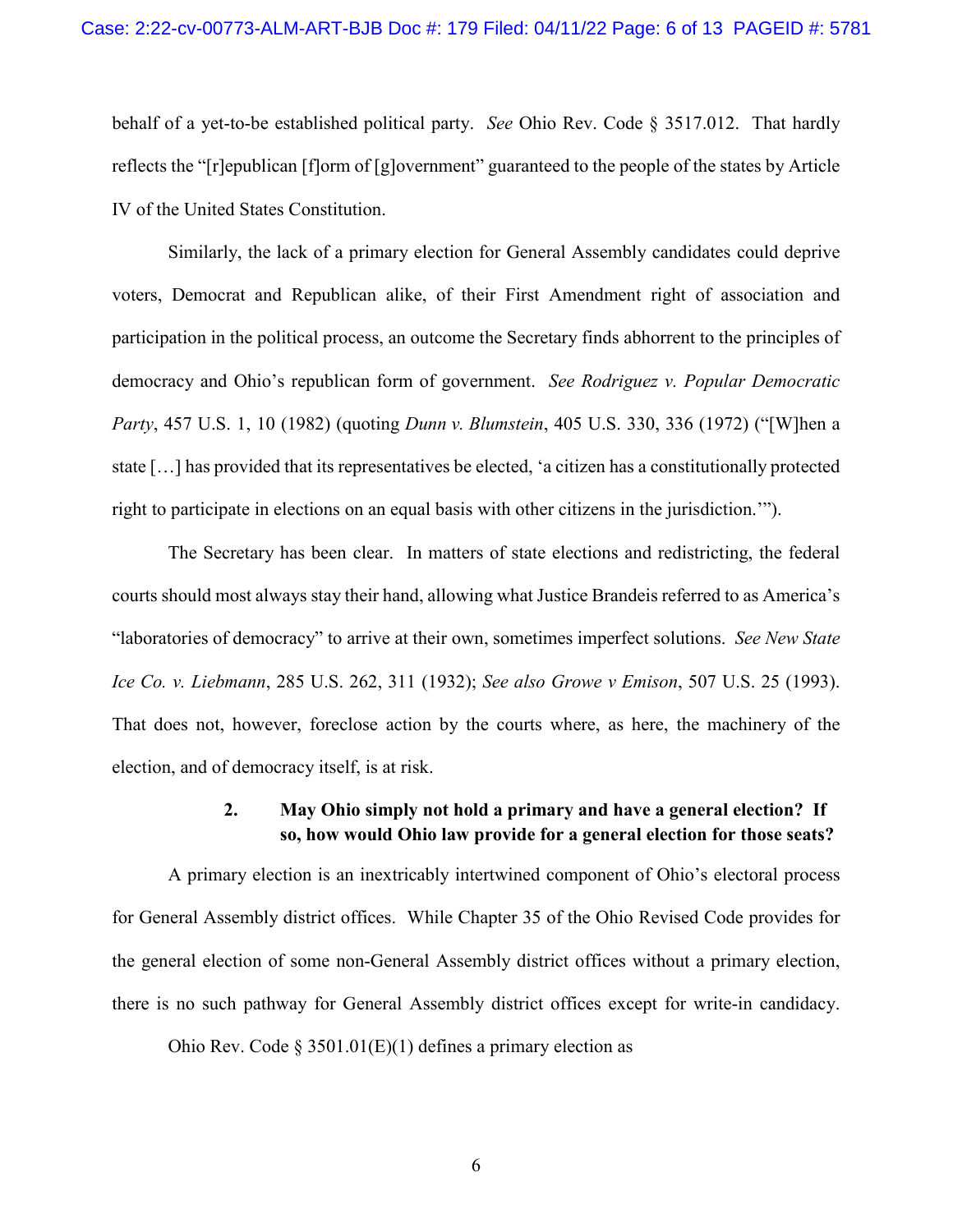an election held for the purpose of nominating persons as candidates of political parties for election to offices, and for the purpose of electing persons as members of the controlling committees of political parties and as delegates and alternates to the conventions of political parties. Primary elections shall be held on the first Tuesday after the first Monday in May of each year except in years in which a presidential primary election is held.

Ohio Rev. Code § 3513.04 states, "Candidates for party nominations to state, district, county, and municipal offices or positions, for which party nominations are provided by law, and for election as members of party controlling committees *shall* have their names printed on the official primary ballot by filing a declaration of candidacy and paying [a] fee." (emphasis added). This mandate includes General Assembly district offices.

Ohio law exempts specific offices from a primary election, but not General Assembly district offices. *See* Ohio Rev. Code § 3513.01(C) ("officers of any township, or any municipal corporation having a population of less than two thousand."); Ohio Rev. Code § 3513.02 (in odd numbered years, no primary required if no candidates seeks a political party's nomination or only one candidate files); Ohio Rev. Code § 3513.301(B)(2) (no primary election required in a special election for congressional seat when there is only one candidate for a party's nomination).

Ohio's calendar for declaring a candidacy for a party nomination at a primary election is also tethered to the date of the primary election. Ohio Rev. Code § 3513.05 provides that "each person desiring to become a candidate for a party nomination at a primary election ….shall, not later than four p.m. of the ninetieth day before the day of the primary election, file a declaration of candidacy and petition and pay the fees." With General Assembly district offices, the declaration of candidacy also must "be signed by not less than fifty qualified electors who are members of the same political party as the political party of which the candidate is a member." *Id.*

Ohio law requires all county boards of elections to begin their canvass of a primary election "not earlier than the eleventh day or later than the fifteenth day" after the election. Ohio Rev. Code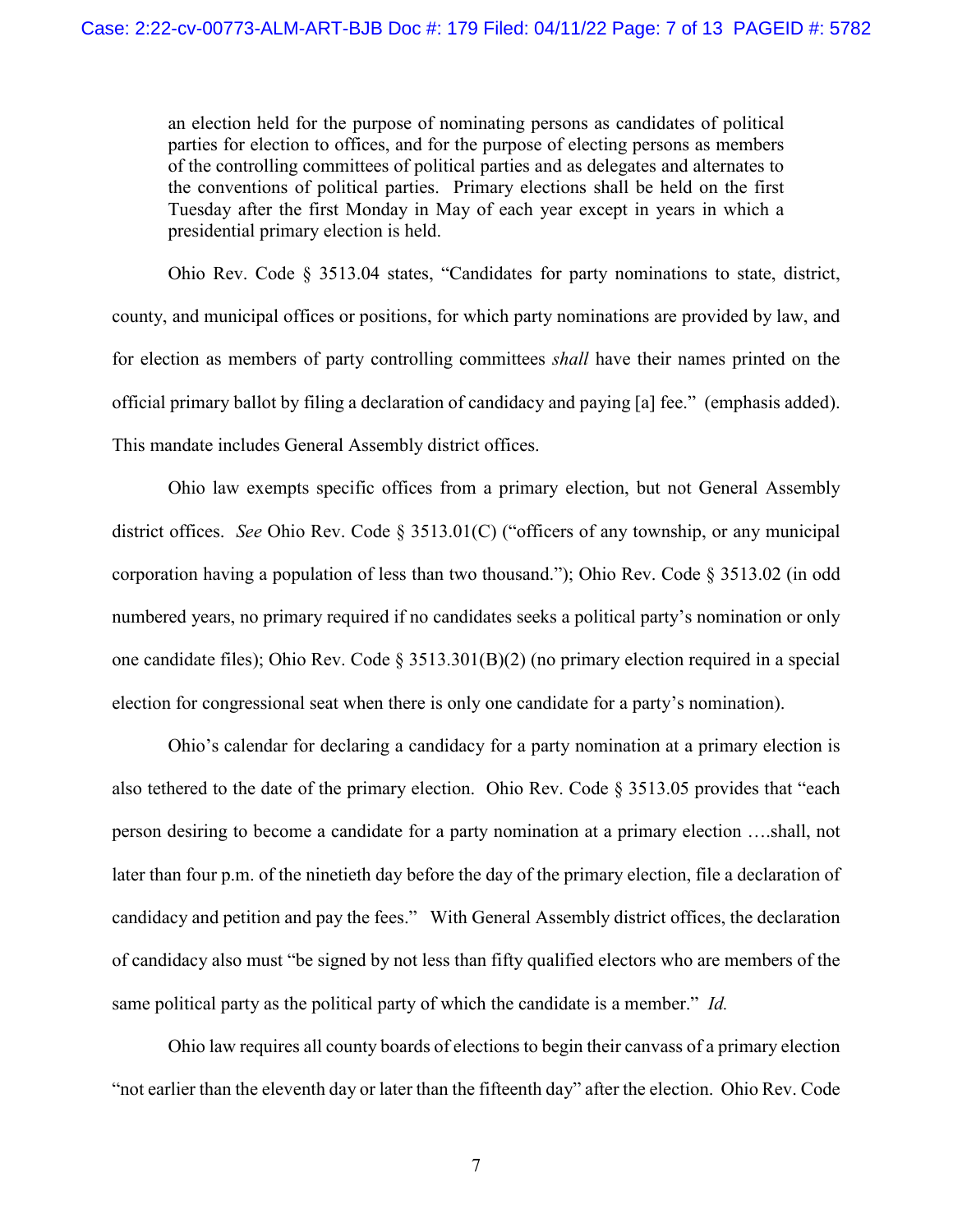§ 3513.22(A). The boards of elections shall complete the canvass "not later than the twenty-first day after the day of the election" and must deem it as final by "eighty-one days after the day of the election." *Id*. Once the results of the primary election are declared, election officials "shall issue to each person declared nominated…an appropriate certificate of nomination or election." Ohio Rev. Code § 3513.22(E). The primary election winners who are issued certifications of nomination are then placed on the general election ballot in November of the election year. Ohio Rev. Code  $§$  3513.01(A).

The date of a primary election is pivotal even in the case of independent candidates for General Assembly district offices. Ohio Rev. Code § 3513.257 requires those candidates to file a statement of candidacy and nominating petition "no later than four p.m. of the day before the day of the primary election immediately preceding the general election at which such candidacy is to be voted for by the voters." Thus, without a primary election, even independent candidates would have no deadline by law to submit their statement of candidacy and nominating petition. Coordinating an independent candidate's deadline for filing his or her statement of candidacy and nominating petition with the date of the primary election serves the public interest. As the General Assembly stated:

The purpose of establishing a filing deadline for independent candidates prior to the primary election immediately preceding the general election at which the candidacy is to be voted on by the voters is to recognize that the state has a substantial and compelling interest in protecting its electoral process by encouraging political stability, ensuring that the winner of the election will represent a majority of the community, providing the electorate with an understandable ballot, and enhancing voter education, thus fostering informed and educated expressions of the popular will in a general election. The filing deadline for independent candidates required in this section prevents splintered parties and unrestrained factionalism, avoids political fragmentation, and maintains the integrity of the ballot. The deadline, one day prior to the primary election, is the least drastic or restrictive means of protecting these state interests. The general assembly finds that the filing deadline for independent candidates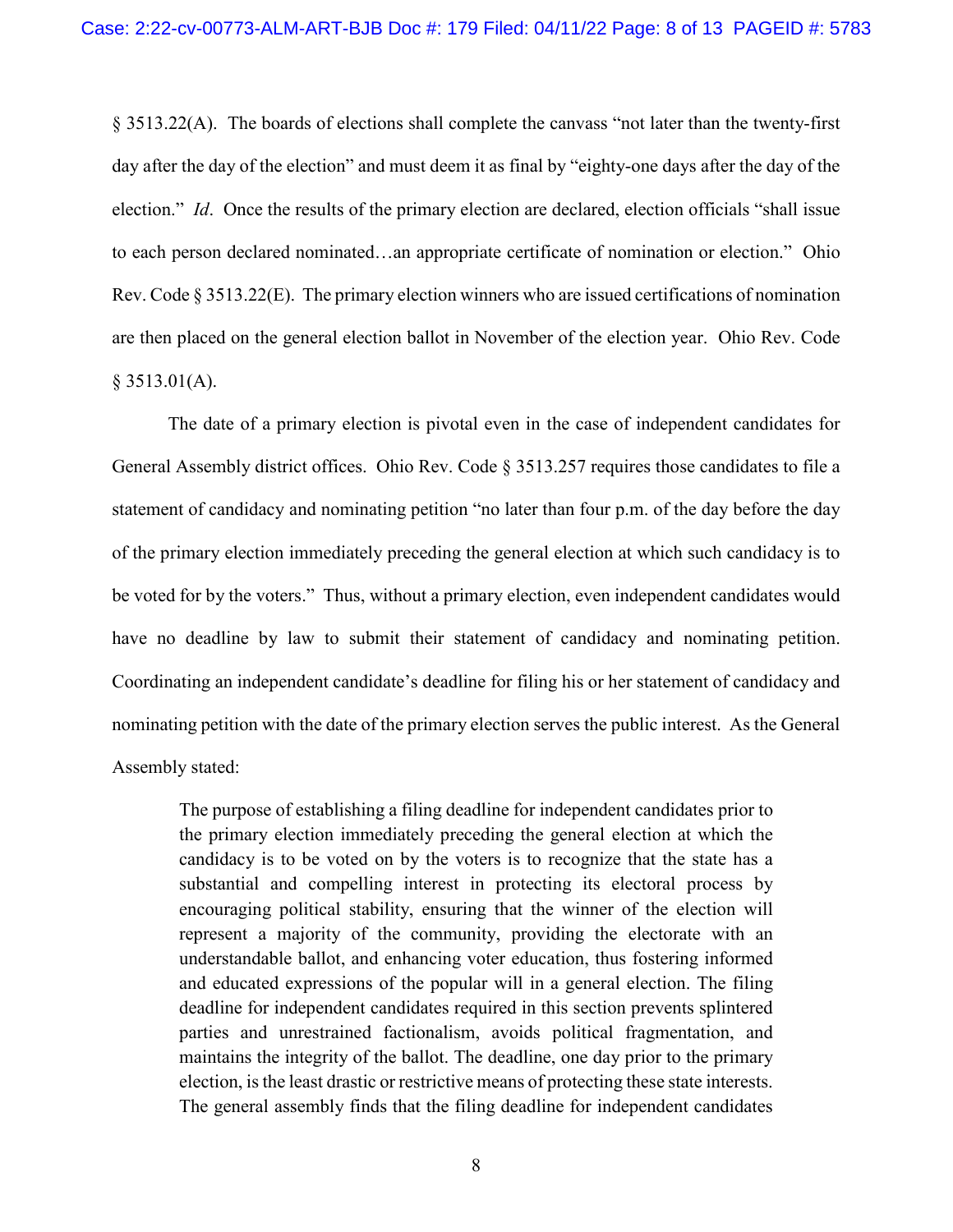in primary elections required in this section is reasonably related to the state's purpose of ensuring fair and honest elections while leaving unimpaired the political, voting, and associational rights secured by the first and fourteenth amendments to the United States Constitution.

*Id.* Thus, while independent candidates do not participate in a primary election, their alternative requirements for placement on the general election ballot runs virtually concurrent with the primary election. Without a primary election, the independent candidate rules cannot be administered.

In addition to the specific exemptions set forth above, write-in candidacy is not directly impacted by a primary election. Ohio Rev. Code § 3513.041 states "a write-in space shall be provided on the ballot for every office, except in an election for which the board of elections has received no valid declarations of intent to be a write-in candidate." An individual who wishes to run for office as a write-in candidate "shall file a declaration of intent to be a write-in candidate before four p.m. of the seventy-second day preceding the election at which such candidacy is to be considered." *Id.* But Ohio law does not permit party designations in write-in candidacy. Thus, while an individual could run for a General Assembly district office as a write-in candidate without competing in a primary election, that individual would have no way to designate their party affiliation on the ballot. This is in derogation of Ohio Rev. Code § 3513.04, which specifically provides for party designation of General Assembly district offices. *Cf., Ohio Council 8 Am. Fedn. of State v. Husted*, 814 F. 3d 329, 338 (6th Cir. 2016) (citing *Rosen v. Brown*, 970 F.2d 169, 175 (6th Cir. 1992) ("a state may refuse to include party labels on ballots entirely, once it chooses to allow them, it must do so in a nondiscriminatory manner.")).

In conclusion, except for write-in candidacy, Ohio may not hold a general election for General Assembly district offices without holding a primary election first. Because Ohio's electoral process for General Assembly district offices is built around a primary election, write-in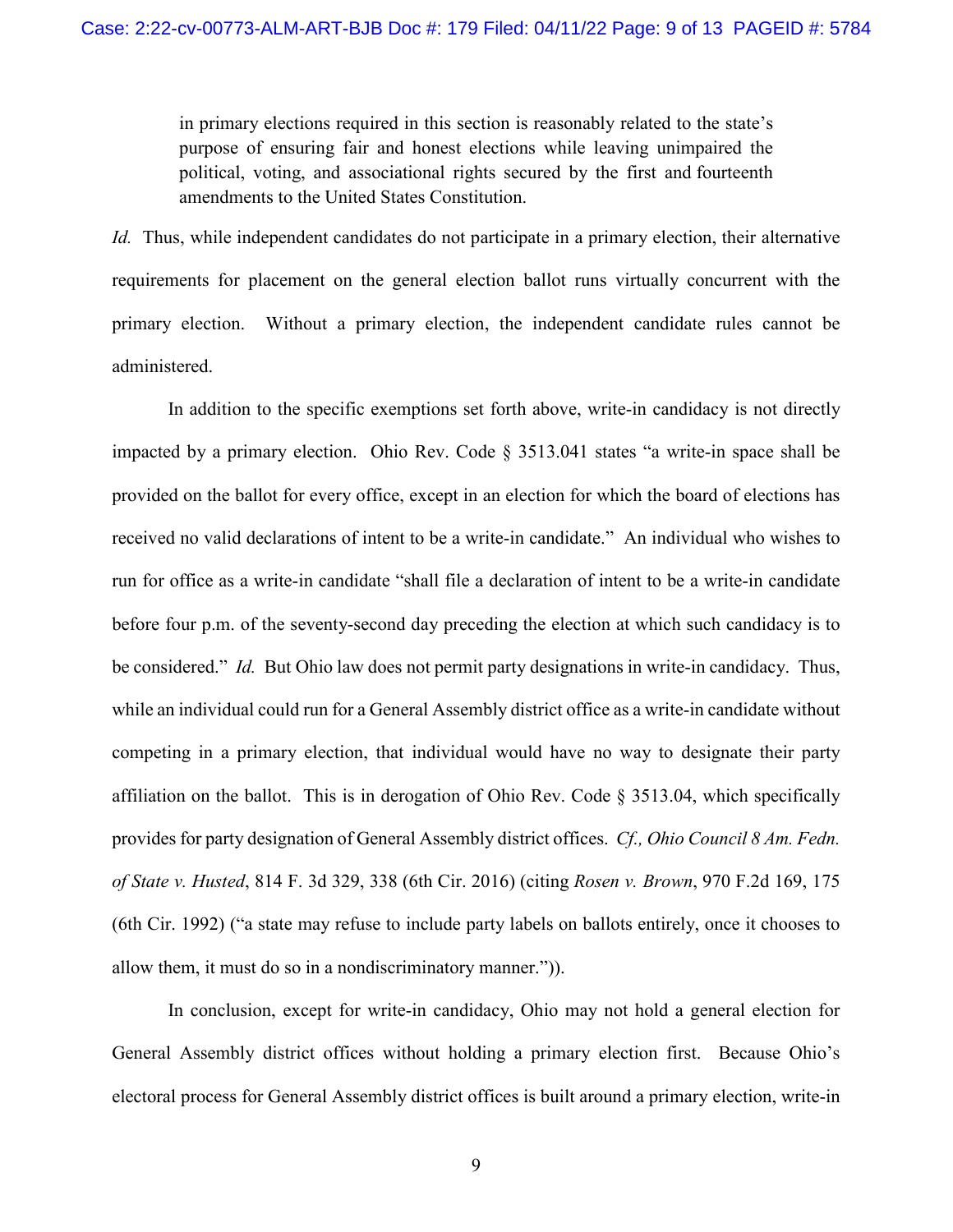candidacy would be the only limited pathway to filling General Assembly district seats without a primary election.

# **3. Does the federal court have authority to move a primary election? Where does this authority come from?**

A federal court has the authority to remedy violations of the United States Constitution, which, in exceptional circumstances, could entail setting or scheduling a primary election. It appears that federal courts faced with election-related dilemmas have generally avoided changing dates of *scheduled* primary elections when they have had the benefit of alternative remedies available to them. Here though, as discussed above, there is currently no scheduled primary election date for Ohio's general assembly seats. Thus, this Court would not need to *move* a primary election, it would need to *set* a primary election. Under these circumstances, the same electionrelated concerns involved in moving a primary simply do not apply.

A "state's interest in a timely and orderly election is strong." *Valenti v. Mitchel*, 962 F.2d 288, 301 (3d Cir. 1992). But "[t]he Supreme Court has recognized that, 'as a practical matter, there must be a substantial regulation of elections if they are to be fair and honest and if some sort of order, rather than chaos, is to accompany the democratic process[].'" *Id.* (quoting *Storer v. Brown*, 415 U.S. 724, 730 (1974)). To that end, the Court has counseled that "[l]egislative bodies should not leave their reapportionment tasks to the federal courts; but when those with legislative responsibilities do not respond, or the imminence of a state election makes it impractical for them to do so, it becomes the 'unwelcome obligation,' of the federal court to devise and impose a reapportionment plan pending later legislative action." *Wise v. Lipscomb*, 437 U.S. 535, 540 (1978) (quoting *Connor v. Finch*, 431 U.S. 407, 415 (1977)).

When it comes to scheduling a primary election, federal courts have the discretion to apply a balancing test, typically weighing the strong state interest in holding a primary as scheduled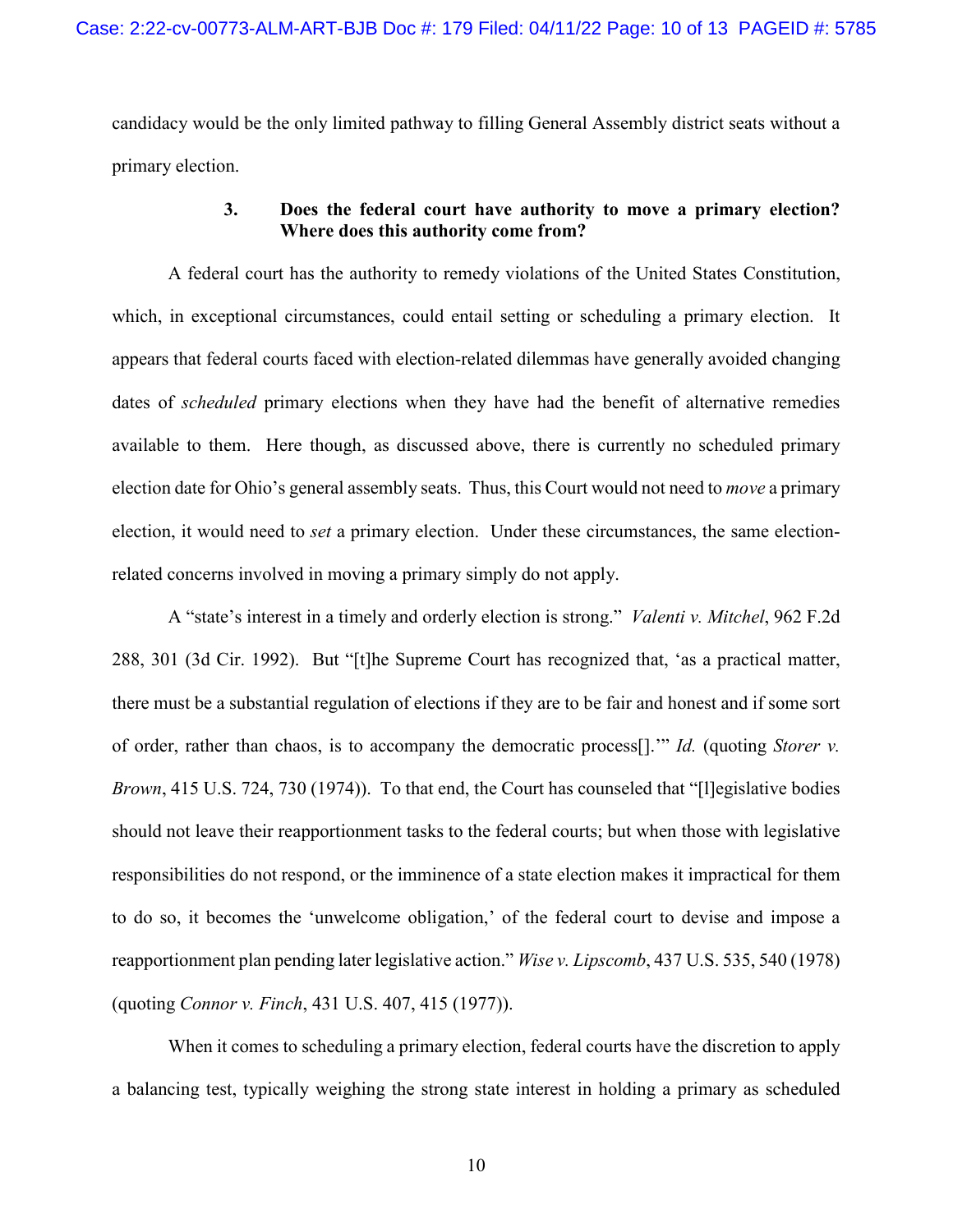against some burden placed on some appellant's constitutional rights. *See, e.g.*, *Valenti*, 962 F.2d at 301; *Wise*, 437 U.S. at 540; *NAACP v. New York*, 413 U.S. 345, 367 (1973). Most often, the scales tilt towards keeping a scheduled primary election date, especially where "necessary election machinery is already in progress for an election rapidly approaching." *Cosner v. Dalton*, 522 F. Supp. 350, 364 (E.D. Va. 1981) (deciding against delaying a September primary election because of its effect of delaying a November general election).

A Texas federal court dealt with similar competing interests in its redistricting fight in *Terrazas v. Slagle*, 1992 U.S. Dist. LEXIS 3674 (W.D. Tx 1992). There, the Texas Legislature's redistricting plan was struck down by the federal court for violations of the Voting Rights Act. *Id.*  at \*1. The federal court implemented interim redistricting plans because Texas's primary election was fast approaching. The state defendants moved to stay the court's interim plans, which would have had the practical effect of postponing Texas's primary election. *Id*. The opposing parties argued that the court should impose the interim plans so that the primary election could proceed as planned. The federal court denied the state's motion and ordered the primary election to proceed with the court's interim plan. The court recognized, "the bedrock principle that federal courts possess considerable latitude in affording interim relief that might otherwise exceed the traditional constraints of comity and deference to the Legislature--primarily to insure that elections take place as scheduled under valid state law." *Id.* at \*2-3 (citing cases).

While the *Terrazas* Court opted to preserve Texas's already scheduled primary election, it still recognized that federal courts may, when necessary, take unusual steps to ensure that elections follow state law. *See, Id.* Where there is no scheduled primary election, however, the same state interests don't apply. In this case, Ohio law mandates a primary election for General Assembly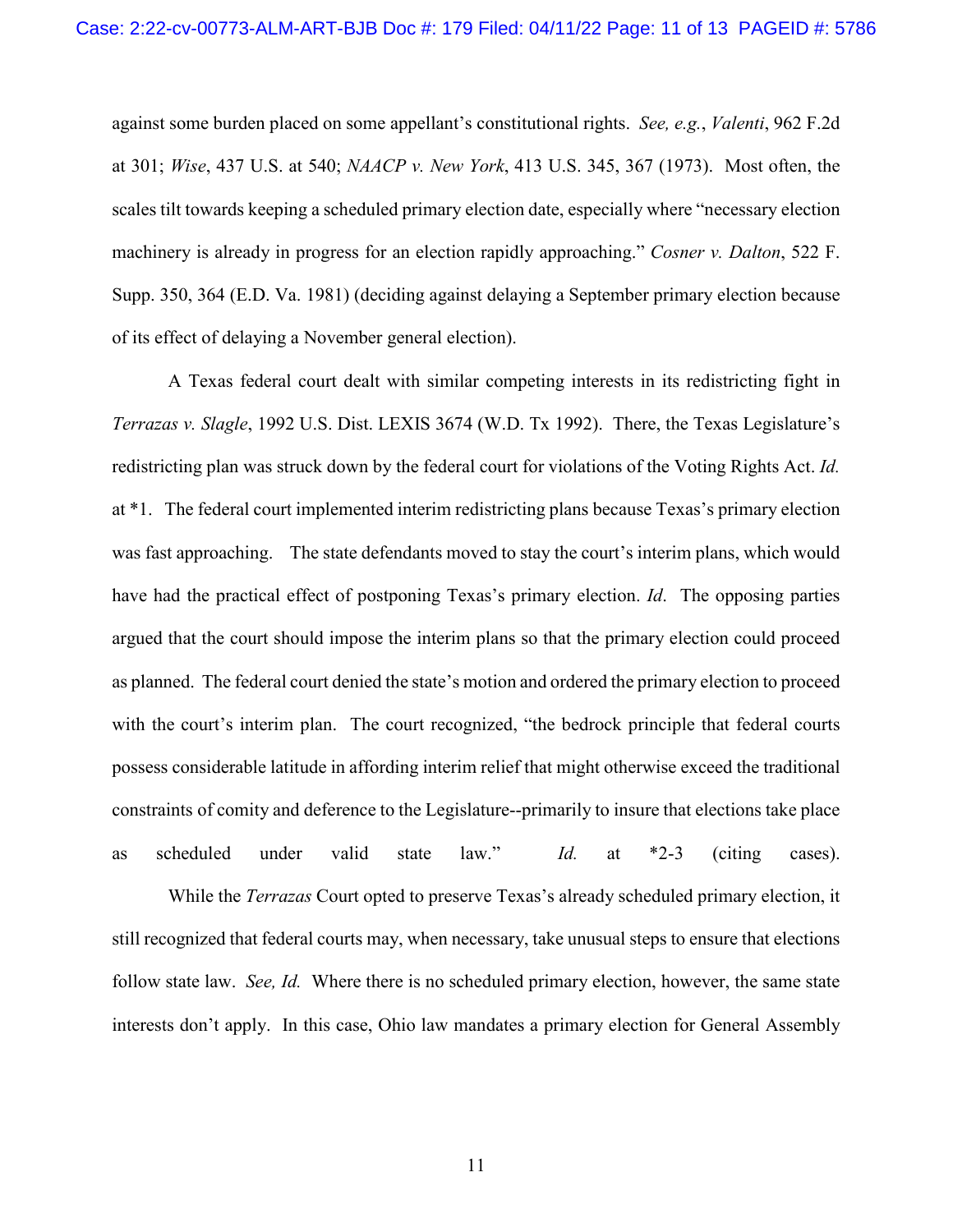races. But currently one is not scheduled. Accordingly, in balancing the factors here, this Court has the legal authority to set a primary election for August 2, 2022 using the Fourth Plan.

### **III. CONCLUSION**

For the foregoing reasons, Secretary LaRose requests that if this Court chooses to intervene, which it should do by April 20, 2022, then it should order the Fourth Plan to be implemented for an August 2, 2022 primary election for General Assembly and State Central Committee candidates.

Respectfully submitted,

#### OHIO ATTORNEY GENERAL

*/s/Julie M. Pfeiffer*  JULIE M. PFEIFFER (0069762) *Counsel of Record* JONATHAN D. BLANTON (0070035) Deputy Attorney General MICHAEL A. WALTON (0092201) ALLISON D. DANIEL (0096186) Assistant Attorneys General Constitutional Offices Section 30 E. Broad Street,  $16<sup>th</sup>$  Floor Columbus, Ohio 43215 Tel: 614-466-2872 | Fax: 614-728-7592 Julie.Pfeiffer@OhioAGO.gov Jonathan.Blanton@OhioAGO.gov Michael.Walton@OhioAGO.gov Allison.Daniel@OhioAGO.gov

*Counsel for Ohio Secretary of State Frank LaRose*